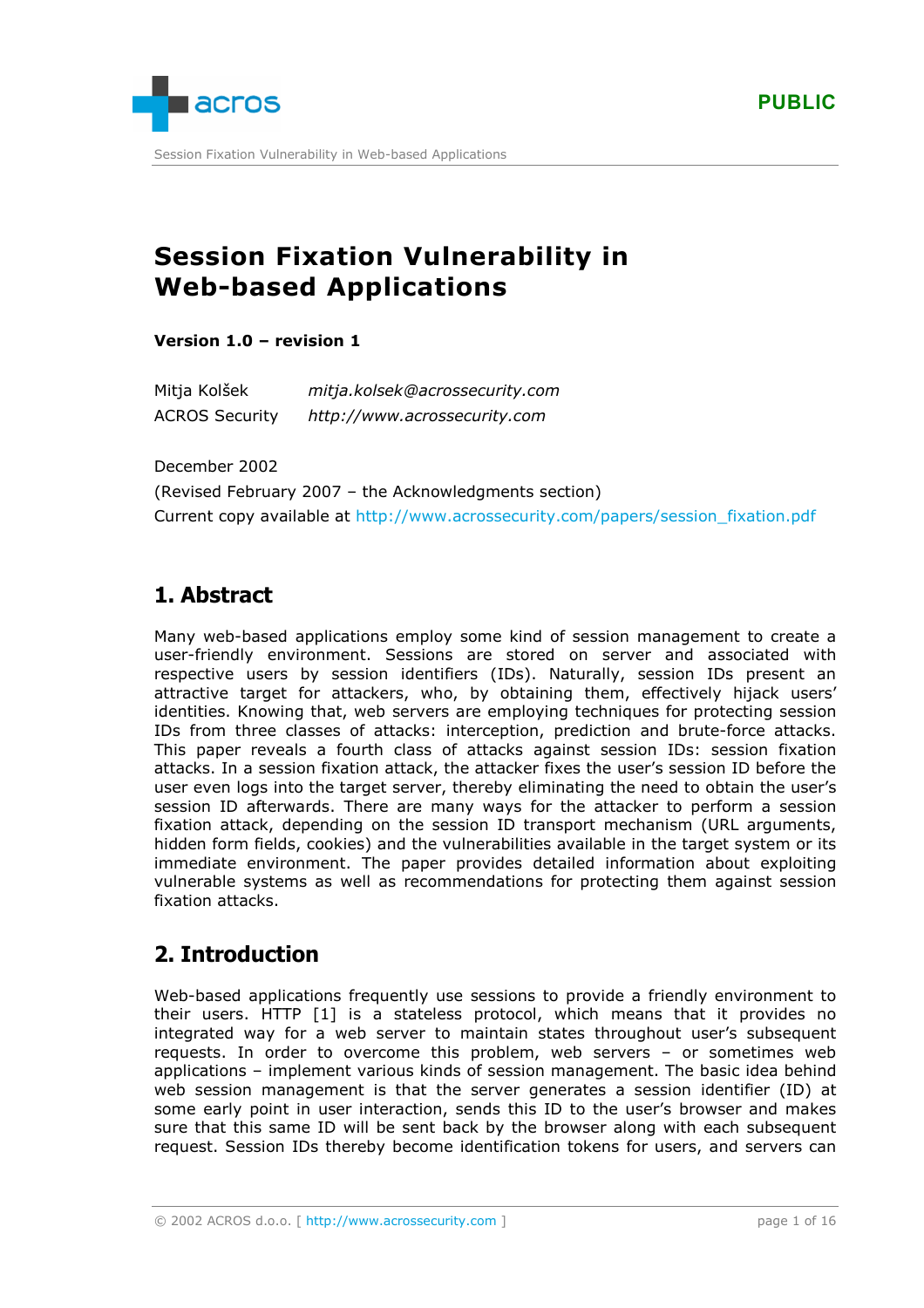

use them to maintain session data (e.g., variables) and create a session-like experience to the users.

There are three widely used methods for maintaining sessions in web environment: URL arguments, hidden form fields and cookies [\[2\].](#page-15-0) While each of them has its benefits and shortcomings, cookies have proven to be the most convenient and also the least insecure of the three. From security perspective, most – if not all - known attacks against cookie-based session maintenance schemes can also be used against URL- or hidden form fields-based schemes, while the converse is not true. This makes cookies the best choice security-wise.

Very often, session IDs are not only identification tokens, but also authenticators. This means that upon login, users are authenticated based on their credentials (e.g., usernames/passwords or digital certificates) and issued session IDs that will effectively serve as temporary static passwords for accessing their sessions.

This makes session IDs a very appealing target for attackers. In many cases, an attacker who manages to obtain a valid ID of user's session can use it to directly enter that session – often without arising user's suspicion. Interestingly, most cross-site scripting [\[3\]](#page-15-0) proof-of-concept exploits focus on obtaining the session ID stored in browser's cookie storage. This class of attacks, where the attacker gains access to the user's session by obtaining his session ID, is called *session hijacking* [\[4\].](#page-15-0)

Web session security is focused on preventing three types of attacks against session IDs: interception, prediction and brute-force attacks. Encrypted communication effectively protects against interception<sup>1</sup>. Using *cryptographically strong* pseudorandom number generators and carefully chosen seeds that don't leak from the server prevents prediction of session IDs. Finally, session IDs are immune to brute-force methods if their effective bit-length is large enough with respect to the number of simultaneous sessions<sup>2</sup>.

Proposals have been made for mitigating the threat of stolen session IDs [\[6\],](#page-15-0) and some products already implement such ideas (e.g., RSA Security's ACE/Agents for web servers).

# **3. Session fixation**

As mentioned above, web session security is mainly focused on preventing the attacker from obtaining – either intercepting, predicting or brute-forcing - a session ID issued by the web server (also called "*target server*" in this paper) to the user's browser.

This approach, however, ignores one possibility: namely the possibility of the attacker "issuing" a session ID to the user's browser, thereby forcing the browser into using a chosen session. We'll call this class of attacks "*session fixation*" attacks, because the user's session ID has been fixed in advance instead of having been generated randomly at login time.

*<sup>1</sup> Although forgetting to mark session ID cookies as »secure« keeps the attacker's foot in the door [\[7\].](#page-15-0)* 

<sup>&</sup>lt;sup>2</sup> David Endler of *iDefense wrote a very interesting article* [\[5\]](#page-15-0) on this topic.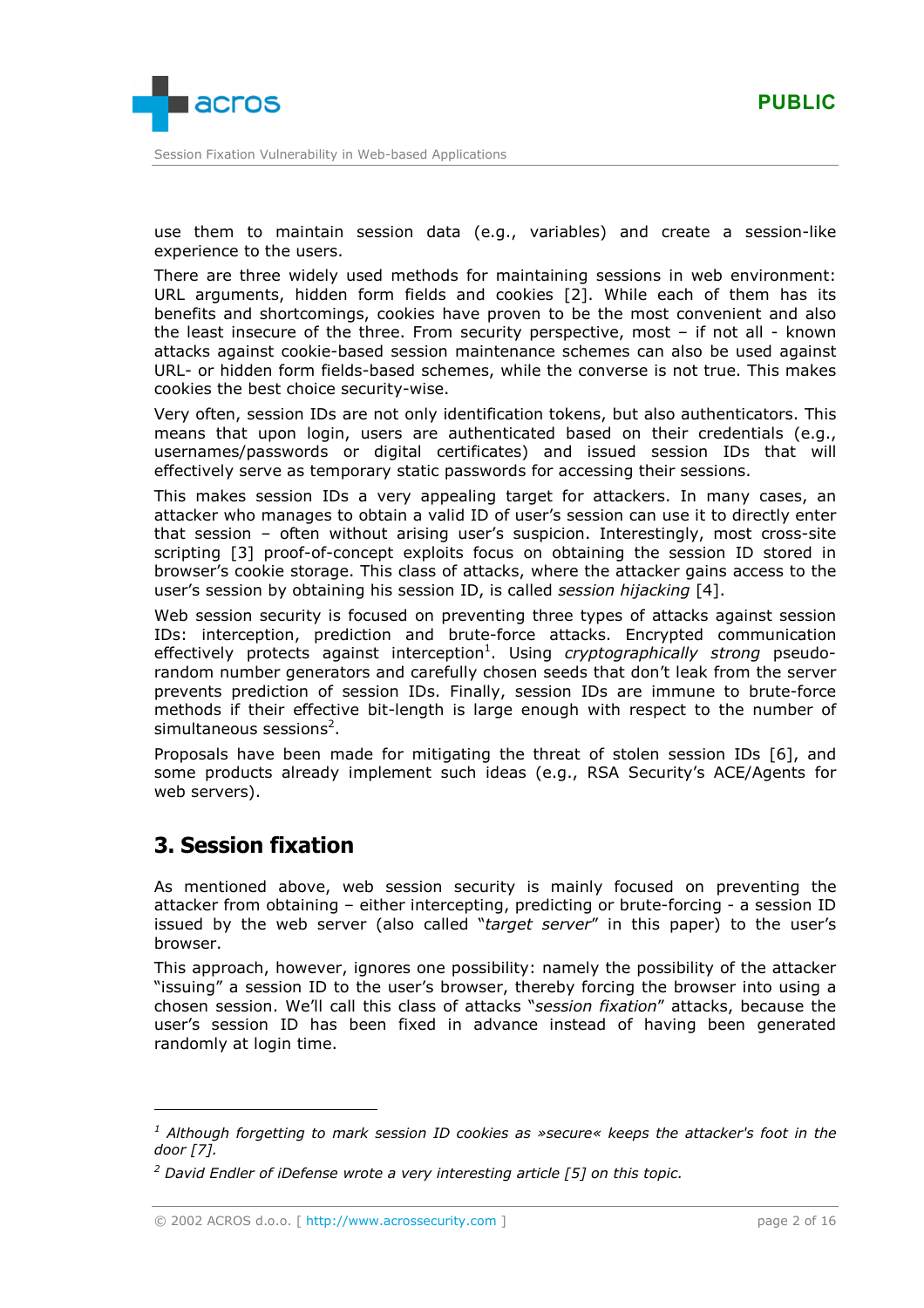

### **In a session fixation attack, the attacker fixes the user's session ID before the user even logs into the target server, thereby eliminating the need to obtain the user's session ID afterwards.**

Let's take a look at a simple example of a session fixation attack. Figure 1 shows a web server online.worldbank.dom that hosts a session-aware web banking application. Session IDs are transported from browser to server within a URL argument sessionid.

First, the attacker – who in this case is also a legitimate user of the system – logs in to the server (**1**) and is issued a session ID 1234 (**2**). She then sends a hyperlink http://online.worldbank.dom/login.jsp?sessionid=1234 to the user, trying to lure him into clicking on it (**3**). The user (how convenient for our example) clicks on the link, which opens the server's login page in his browser (**4**). Note that upon receipt of the request for login.jsp?sessionid=1234, the web application has established that a session already exists for this user and a new one need not be created. Finally, the user provides his credentials to the login script (**5**) and the server grants him access to his bank account. However, at this point, knowing the session ID, the attacker can also access the user's account via account.jsp?sessionid=1234 (**6**).

Since the session has already been fixed before the user logged in, we say that *the user logged into the attacker's session*.



Figure 1: Simple session fixation in an URL-based web banking system

The above example is the simplest  $-$  and the least dangerous  $-$  form of a session fixation attack and has many shortcomings (for the attacker), such as: she has to be a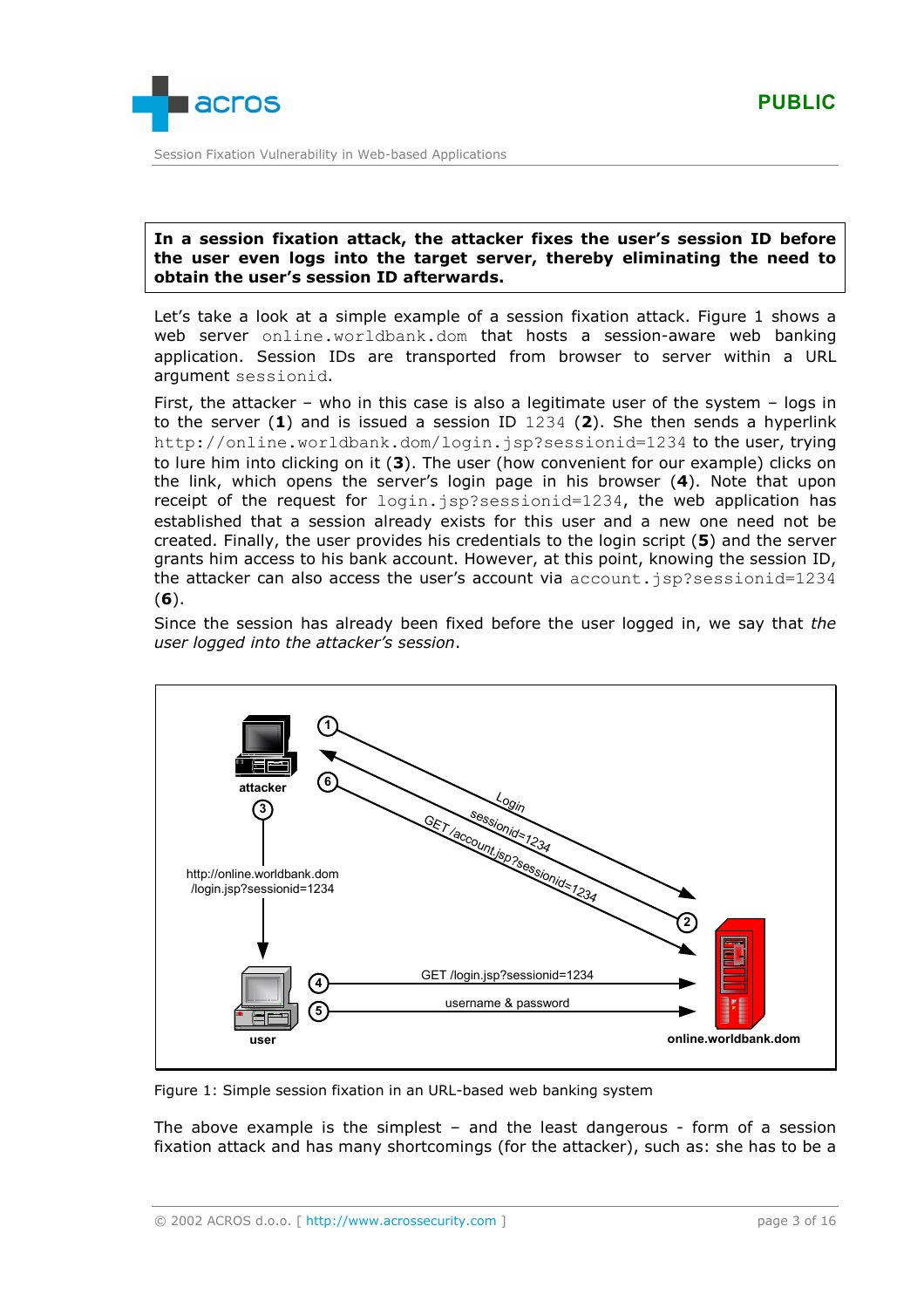

legitimate user on the target server and she has to trick the user into logging in through the hyperlink she provided.

The following chapters will describe various methods for making session fixation more reliable, less detectable and available to "outside" attackers (those that are not legitimate users on the target server). But first, let's examine the attack process step by step.

# **4. Attack process**

Generally, session fixation attack is a three-step process, as shown in Figure 2:

- **1. Session setup**: First, the attacker either sets up a so-called "*trap session*" on the target server and obtains that session's ID, or selects a – usually arbitrary – session ID to be used in the attack. In some cases, the established trap session needs to be **maintained** (kept alive) by repeatedly sending requests referencing it to avoid idle session timeout.
- **2. Session fixation**: Next, the attacker needs to introduce her session ID to the user's browser, thereby fixing his session.
- **3. Session entrance**: Finally, the attacker has to wait until the user logs in to the target server using the previously fixed session ID and then enter the user's session.



Figure 2: Three steps in a session fixation attack

Now let's take a look at the three steps in more detail.

# **STEP 1: Session setup**

We can classify session management mechanisms on web servers in two classes:

- a) "*Permissive*": those that accept arbitrary session IDs, and create a new session with proposed session ID if one doesn't exist yet (e.g., Macromedia JRun server, PHP).
- b) "*Strict*": those that only accept known session IDs, which have been locally generated at some point in the past (e.g., Microsoft Internet Information Server).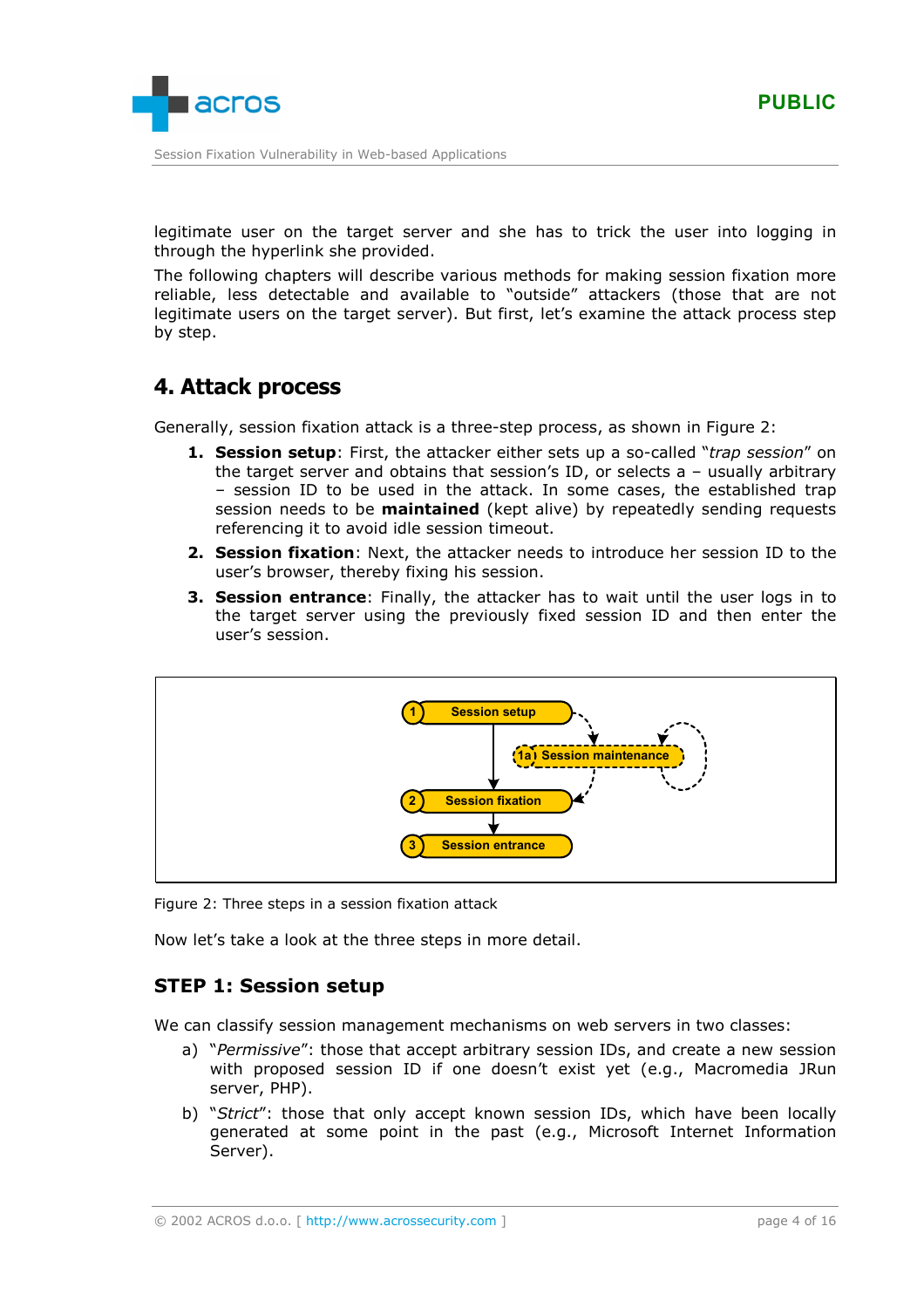

For a *permissive* system, the attacker only needs to make up a random trap session ID, remember it and use it for the attack.

In a *strict* system, the attacker will have to actually establish a trap session with the target server, extract the trap session ID, remember it and use it for the attack. Depending on the session management logic, this session will need to be kept alive at least until the user logs into it. Generally, sessions don't exist indefinitely; rather, servers automatically destroy them upon idle or absolute timeout. Idle timeout can easily be avoided by automatically sending periodic requests for the trap session. Absolute timeout, while less frequently employed, presents a tougher obstacle and in most cases defines the maximum timeframe for the entire attack process. Furthermore, restarting the web server can destroy all active sessions, requiring the attacker to return to the session setup step.

A *permissive* system requires no trap session maintenance.

## **STEP 2: Session fixation**

In this step the attacker tries to transport the trap session ID to the user's browser. Methods for accomplishing that differ depending on the session ID transport mechanism. Let's examine each one of them.

## **Session ID in an URL argument**

The attacker needs to trick the user into logging in to the target web server through the hyperlink she provides, for example,

http://online.worldbank.dom/login.jsp?session=1234.

This method, while feasible, is relatively impractical and comes with quite a risk of detection.

## **Session ID in a hidden form field**

The attacker needs to trick the user into logging in to the target web server through a look-alike login form that in reality probably comes from another web server. This method is at least as impractical and detection-prone as the former one and is included here only for the sake of completeness. In the best case, the attacker could exploit a cross-site scripting vulnerability on the target web server in order to construct a login form (coming from the target server) containing a chosen session ID. However, the attacker managing to trick the user into logging in through a malicious login form could just as well direct the user's credentials to her own web server, which is generally a greater threat than that of fixing his session.

## **Session ID in a cookie**

Cookies are a predominant session ID transport mechanism, partly also due to their security in comparison to URL arguments and hidden form fields. Ironically, on the other hand, cookies provide the most convenient, covert, effective and durable means of exploiting session fixation vulnerabilities.

What the attacker needs to do is install the trap session ID cookie on the user's browser. According to RFC2965 [\[2\],](#page-15-0) the browser will only accept a cookie assigned either to the issuing server or the issuing server's domain. Consequently, even though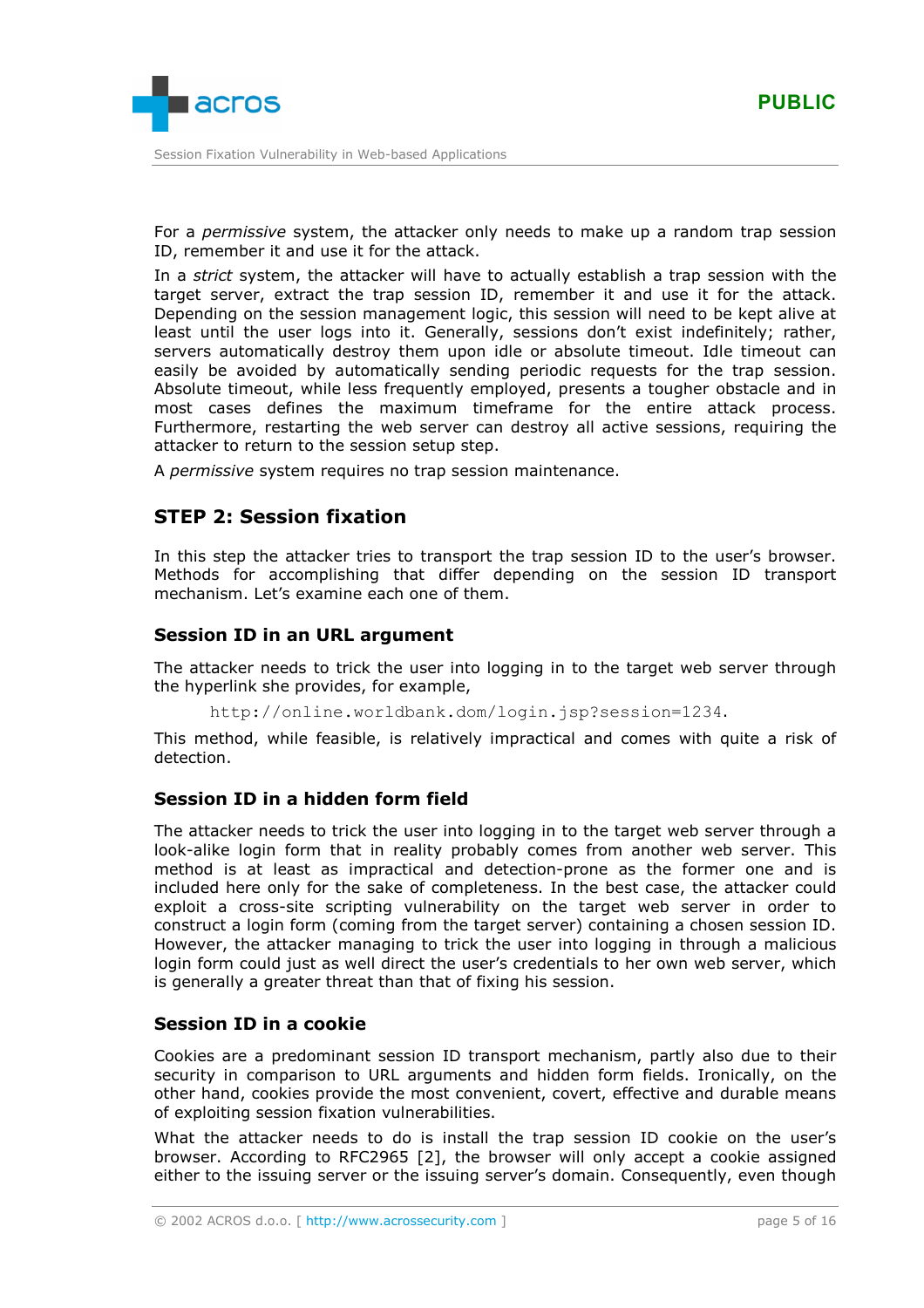

it would provide a great attack avenue, the attacker's web server www.attacker.com *can't* set a cookie for the target web server online.worldbank.dom.

The attacker can choose among the three available methods for issuing a cookie to the browser:

- A. using a client-side script that sets a cookie on the browser;
- B. using the HTML <META> tag with Set-Cookie attribute;
- C. using the Set-Cookie HTTP response header.

We'll analyze each of them in terms of their usability in a session fixation attack.

### **Method A: Issuing a cookie using a client-side script**

Most browsers support client-side scripting, usually in JavaScript and/or VBScript languages. Both languages provide a way for the web server to issue a cookie to the browser by setting the property document.cookie to a desired value, for example in JavaScript:

document.cookie="sessionid=1234";

What the attacker wants to achieve is for the target web server to provide a clientside script like the one above that will issue the desired trap session ID cookie to the user's browser. This can be done using a well-known and very widespread vulnerability called the "cross-site scripting" [\[10\].](#page-15-0)

### *Cross-site scripting*

The attacker can exploit a cross-site scripting vulnerability on the online.worldbank.dom server in order to have that server issue the desired session ID cookie itself. An example URL for exploiting the cross-site scripting vulnerability in Microsoft's Internet Information Server [\[8\]](#page-15-0) is:

```
http://online.worldbank.dom/<script>document.cookie="sessioni
d=1234";</script>.idc
```
The attacker could introduce this malicious URL to the user's browser by sending the user an HTML-formatted e-mail message including a small (invisible) frame originating from this URL. Alternatively, the attacker could send the user only a hyperlink to this URL (which can be disguised as something benign<sup>3</sup>) and try to lure the user into clicking on it.

### *Persistent cookies*

The above cross-site scripting exploit can be enhanced by setting a persistent cookie instead of a temporary one (which is a default), thereby fixing the user's session for a longer period of time. Example:

*<sup>3</sup> Microsoft Outlook, for example, doesn't make it easy for user to see where a hyperlink in a message is actually pointing to.* 

<sup>©</sup> 2002 ACROS d.o.o. [ [http://www.acrossecurity.com](http://www.acrossecurity.com/) ] page 6 of 16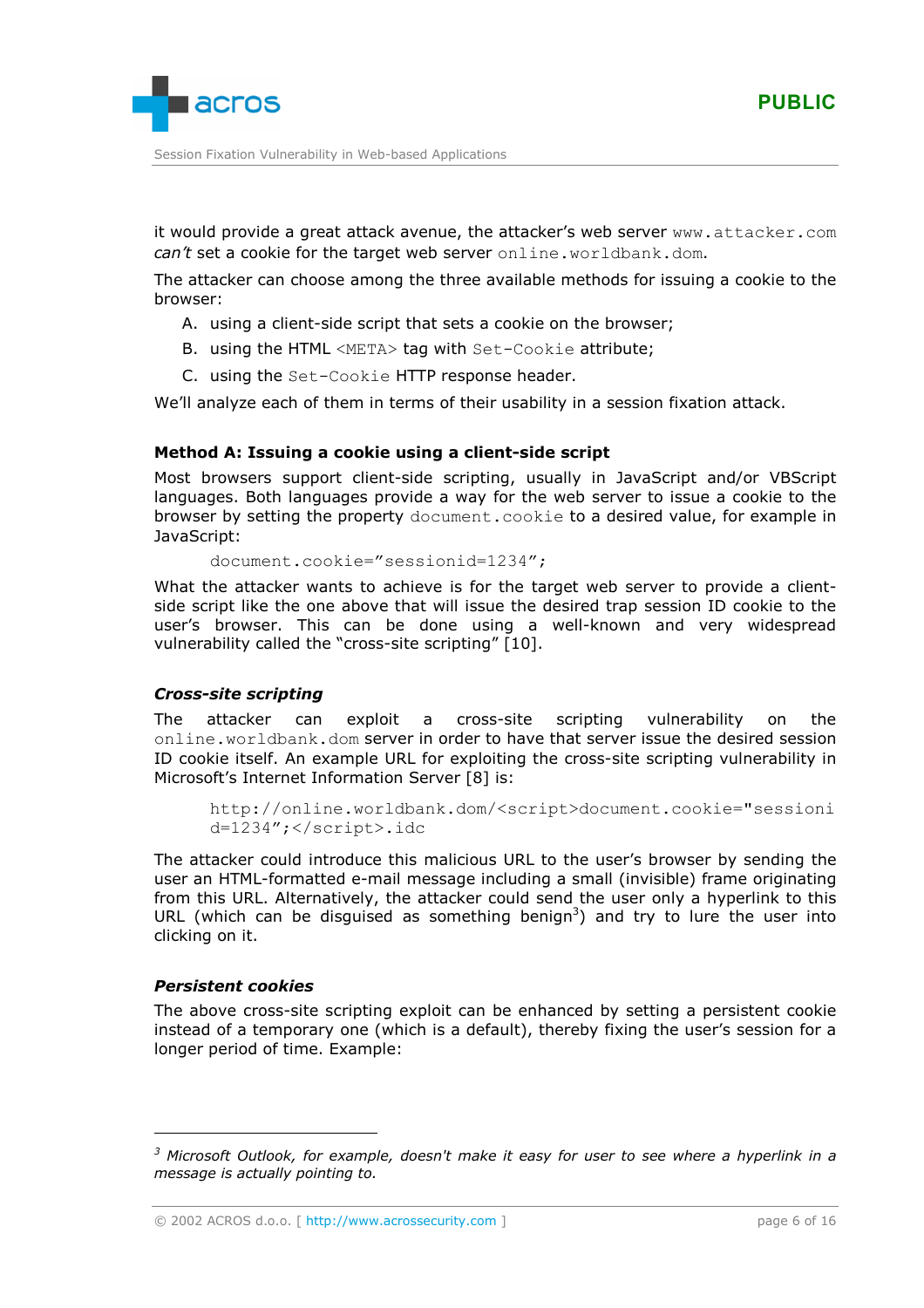

http://online.worldbank.dom/<script>document.cookie="sessioni d=1234;%20Expires=Friday,%201-Jan-2010%2000:00:00%20GMT";</sc ript>.idc

Opening this URL in the user's browser will fix his session ID to 1234 until the year 2010. Unless the user clears his persistent cookies or reinstalls his computer, chances are that the attacker will gain a long-term access to the user's bank account. Clearly, this attack will be more effective on *permissive* systems, which don't require the attacker to maintain the trap session.

## *Domain cookies*

Furthermore, domain cookies can expand the attack area from the target server to the entire target server's domain. Domain cookies are cookies with their domain attribute set to the issuing server's domain (e.g., ".worldbank.dom"). This attribute instructs the browser to not only send the cookie back to the issuing server but also to any other server in the specified domain. An example of exploiting a cross-site scripting vulnerability for issuing a domain cookie is this:

```
http://online.worldbank.dom/<script>document.cookie="sessioni
d=1234;domain=.worldbank.dom";</script>.idc
```
In a session fixation attack, the added value of domain cookies becomes clear in the following scenario (see [Figure 3\)](#page-7-0):

Attacker exploits a cross-site scripting vulnerability on server www.worldbank.dom (which is in the same domain as the target sever online.worldbank.dom) for generating a cookie-issuing script that sets a *domain* trap session ID cookie for the .worldbank.dom domain. She provides such cookie-issuing URL to the user's browser (**1**). Upon visiting the provided URL (**2**), the user's browser will accept a cookie from www.worldbank.dom (**3**) and will – since it's a domain cookie – send it to online.worldbank.dom when the user later decides to log in to his bank account (**4**).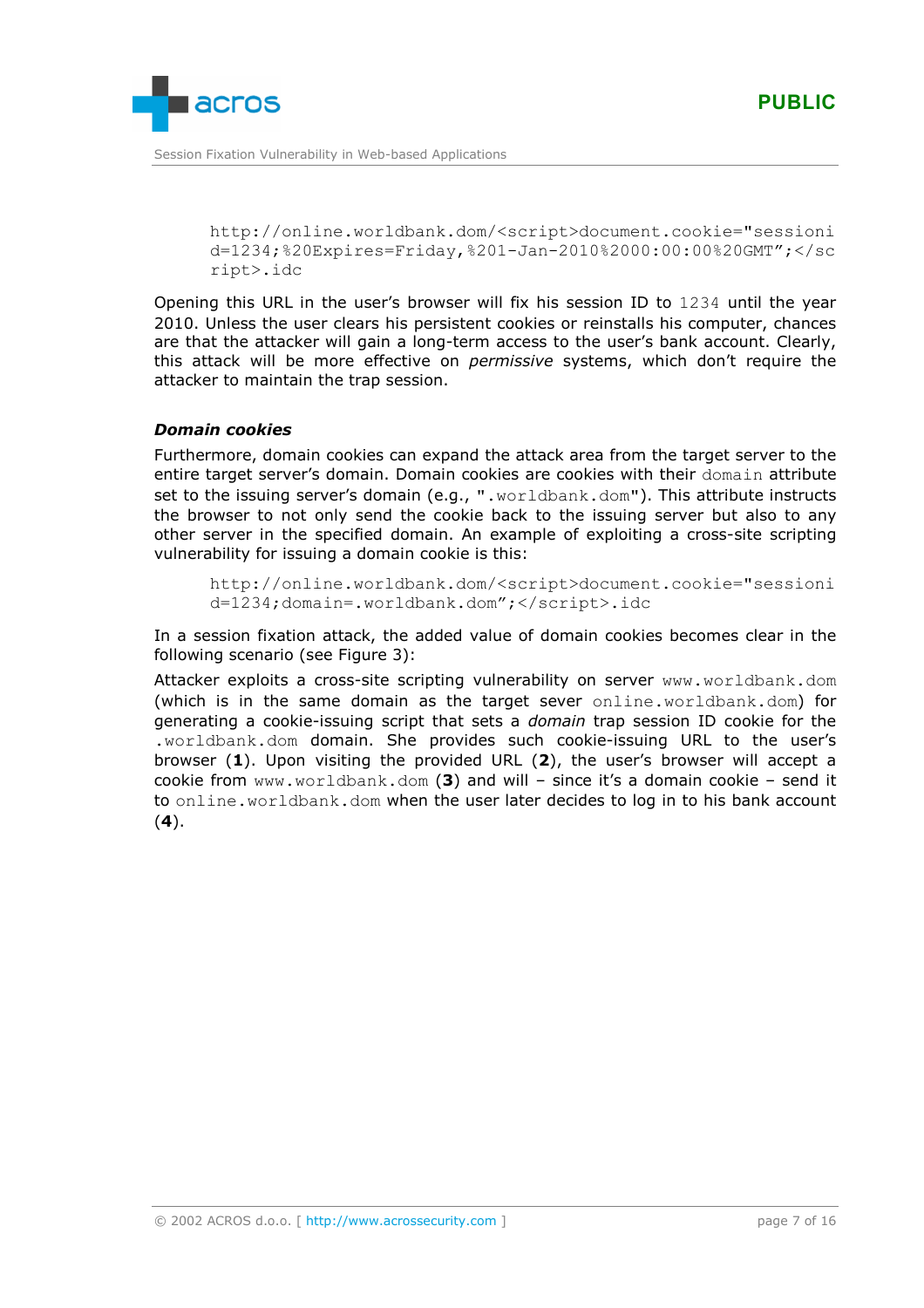<span id="page-7-0"></span>

Session Fixation Vulnerability in Web-based Applications



Figure 3: Session fixation using a cross-site scripting vulnerability on another server in domain

After the user's successful login, the attacker will be able to access his bank account using the fixed session ID (**5**).

A very effective attack scenario could employ a *persistent domain* trap session ID cookie.

### **Method B: Issuing a cookie using the <META> tag with Set-Cookie attribute**

The server can also issue a cookie to the browser by including an appropriate <META> tag in the returned HTML document, for example:

<meta http-equiv=Set-Cookie content="sessionid=1234">

Now, the attacker wants the target server - or any other web server in the target server's domain - to return a specific, trap session ID cookie-issuing <META> tag to the user's browser. This can be achieved by using a "meta tag injection" method.

### *Meta tag injection*

Most cross-site scripting vulnerabilities can also be used for injecting <META> tags to the resulting HTML document. Furthermore, systems that only scan the browser's arguments for  $\langle \text{script} \rangle$  tag - which can effectively disable the introduction of unwanted scripts to the resulting HTML document - may still allow the injection of <META> tags. Note that although <META> tags are usually found between <HEAD> and </HEAD> tags, they are processed by browsers anywhere within the HTML document. An example of using the meta tag injection in a session fixation is this: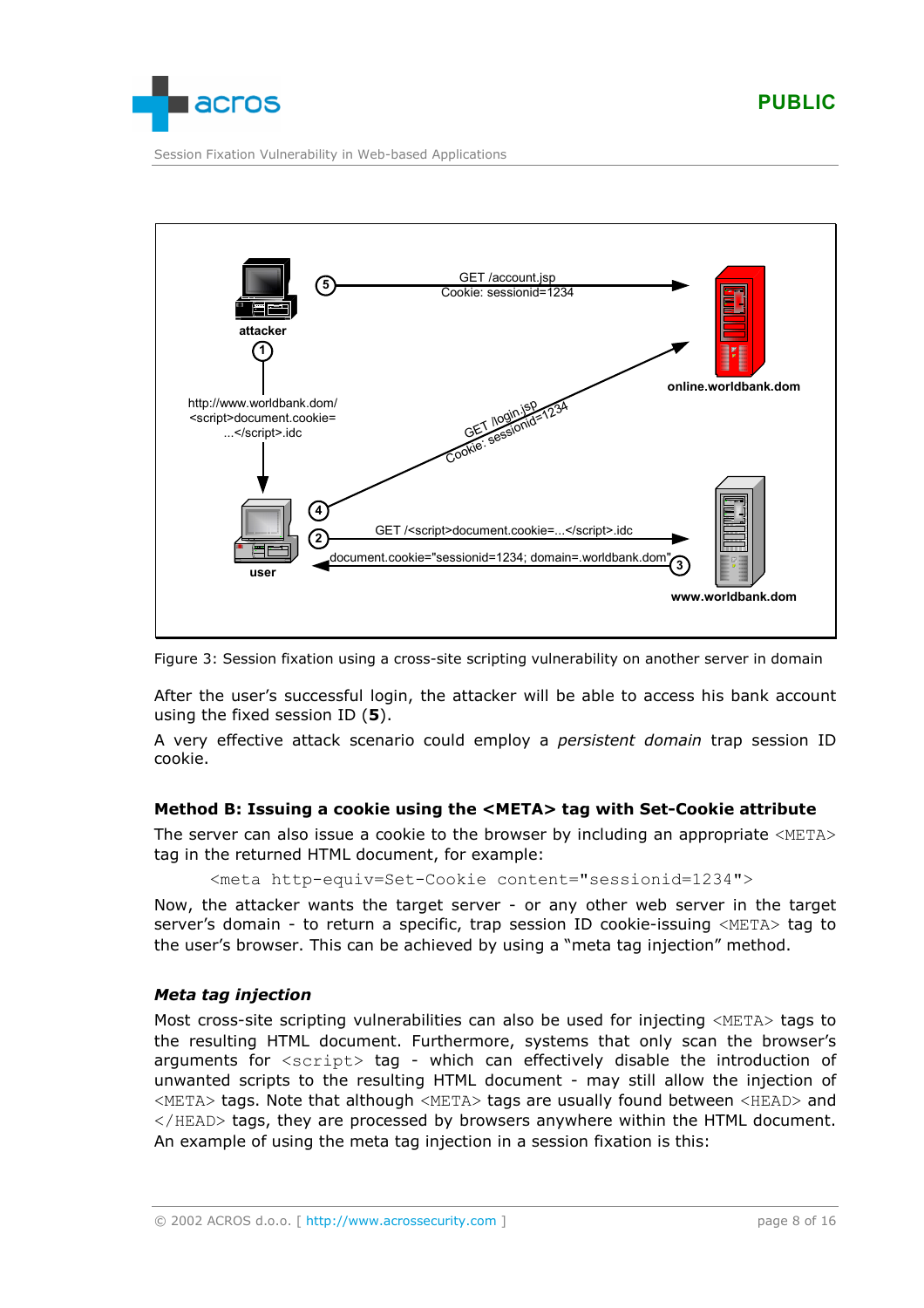

http://online.worldbank.dom/<meta%20http-equiv=Set-Cookie%20c ontent="sessionid=1234;%20Expires=Friday,%201-Jan-2010%2000:0 0:00%20GMT">.idc

In contrast to client-side scripting<sup>4</sup>, the processing of <META> tags can't be disabled on today's browsers<sup>5</sup>, which makes the meta tag injection method superior to the client-side scripting method in a session fixation attack.

## **Method C: Issuing a cookie using the Set-Cookie HTTP response header**

The third method for issuing a cookie to the browser is by including a Set-Cookie HTTP header in the web server's response. The attacker has a number of options to achieve that.

### *Session adoption*

Some servers (e.g., JRun) accept any session ID in a URL and issue it back as a cookie to the browser. For example, requesting:

http://online.worldbank.dom/?jsessionid=1234

sets the session cookie JSESSIONID to 1234 and creates a new session with that ID on the server<sup>6</sup>. We'll call such behavior "session adoption", due to the fact that the server effectively "adopts" a session ID that was generated by someone else.

## *Breaking into any host in the target server's domain*

The attacker can try to break into any host in the target server's domain (for example, wap.worldbank.dom, mail.worldbank.dom, forgotten.worldbank.dom, etc.). Upon successful break-in, she can set up a simple cookie-issuing web server on that host, which will fix the user's session by issuing a domain trap session ID cookie to his browser.

### *Attacking the user's DNS server*

As an alternative to exploiting a vulnerability on an already existing server in the target server's domain, the attacker can try to add her own web server to that domain by attacking the user's DNS server, as shown on [Figure 4.](#page-9-0)

*<sup>4</sup> For example, client-side scripting is disabled in the Internet Explorer's Restricted sites zone.* 

*<sup>5</sup> With the exception of the META REFRESH tag in Internet Explorer, which can be disabled.* 

*<sup>6</sup> In JRun, it is required that a session with the proposed ID doesn't exist on the server yet in order for the server to return the session ID cookie. This may be different in other systems with similar behavior.* 

<sup>©</sup> 2002 ACROS d.o.o. [ [http://www.acrossecurity.com](http://www.acrossecurity.com/) ] page 9 of 16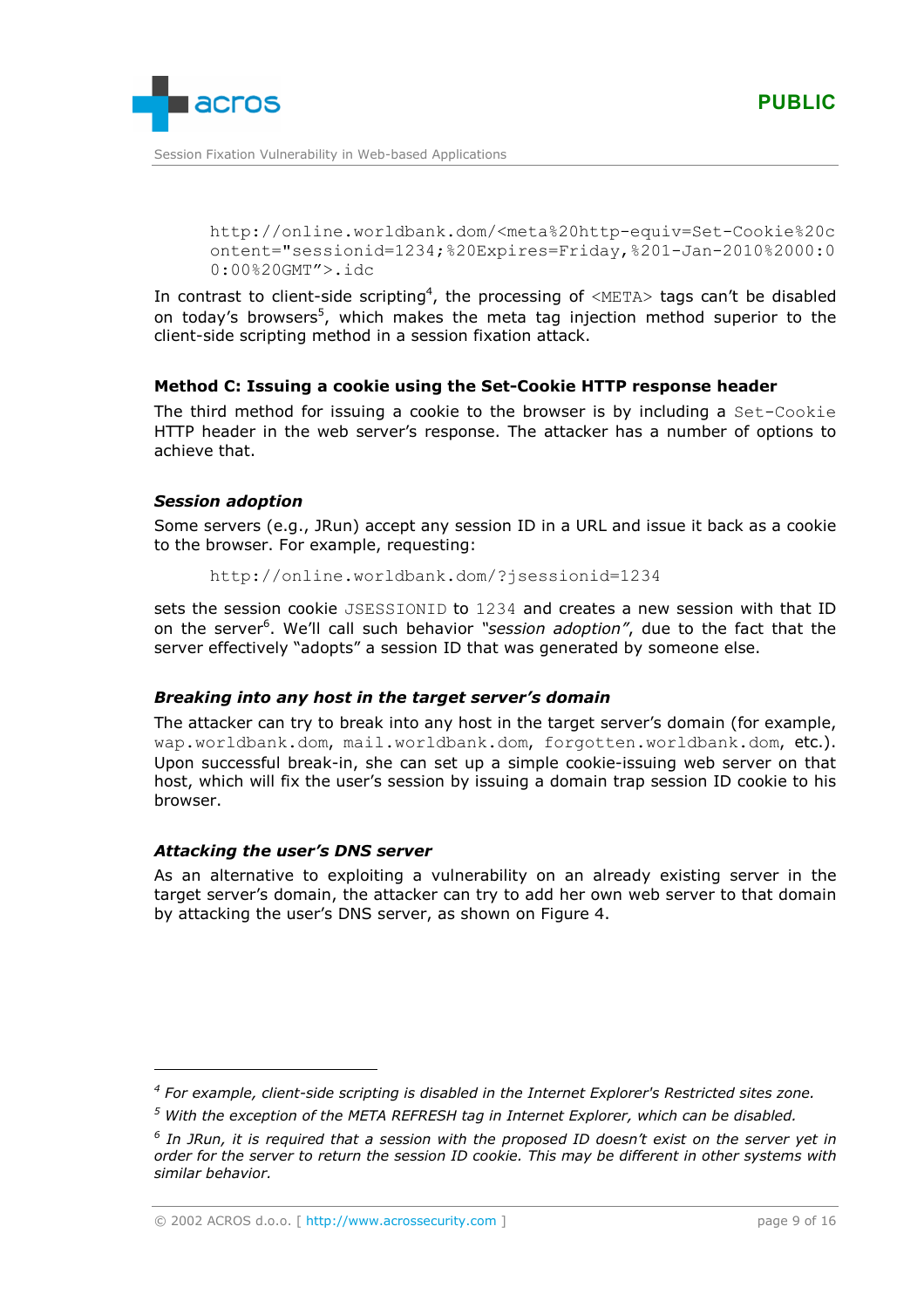<span id="page-9-0"></span>

Session Fixation Vulnerability in Web-based Applications



Figure 4: Fixing the user's session by attacking his DNS server

First, she sets up a web server with a simple server-side script that issues a domain trap session ID cookie for the domain .worldbank.dom. She then adds a record to the user's DNS server (1)<sup>7</sup>, mapping the hostname hack.worldbank.dom to her web server's IP address. To fix the user's session, she needs to make the user's browser request the cookie-issuing script on the hack.worldbank.dom server (**2**). The user's browser will ask the DNS server about the IP address of the hack.worldbank.dom server (**3**) and the DNS server will reply with the IP address of the attacker's web server (**4**). Thereafter, the browser will send a request for the cookie-issuing script to the attacker's web server (**5**) and will be issued a trap session ID cookie for the .worldbank.dom domain (**6**). Since the cookie will have been issued by a host in the .worldbank.dom domain, the browser will be forced to accept it, whereby the user's session would be fixed to the attacker's session ID.

Furthermore, the ability to add a host record to the user's DNS server also provides the attacker with an opportunity to introduce the malicious cookie-issuing URL to the user's browser in a more covert fashion (than via e-mail). By modifying one or more other records on the user's DNS server (e.g., for www.yahoo.com), she can redirect the user's browser to her web server when the user decides to visit the Yahoo pages. In this case, the fake www.yahoo.com server would first redirect the browser to the

*<sup>7</sup> For example, using some DNS cache poisoning vulnerability.*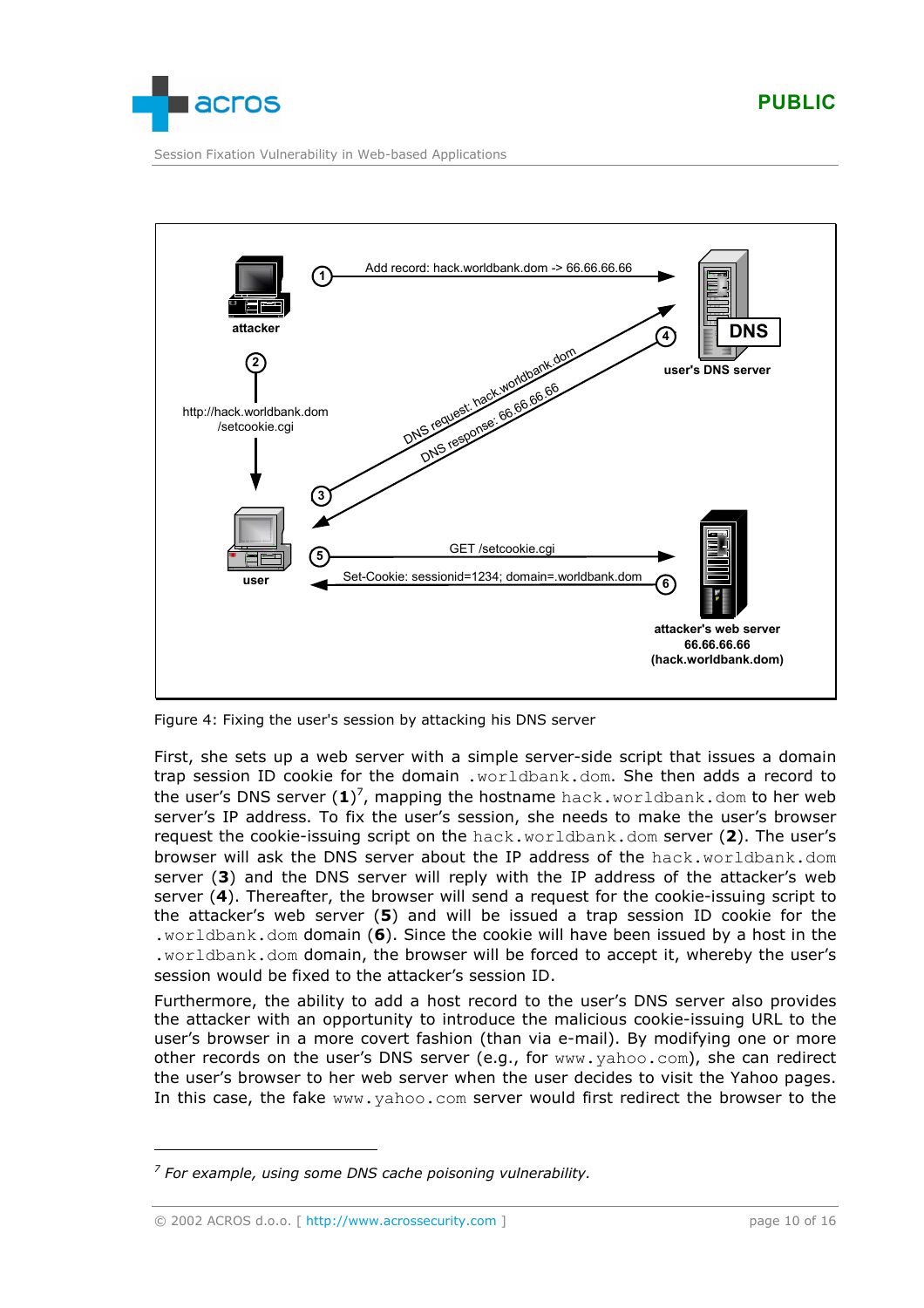

cookie-issuing script on the hack.worldbank.dom server and immediately thereafter redirect it to the real Yahoo web server to avoid suspicion.

### *Network-based attack*

Finally, the attacker with ability to sniff and modify network traffic coming to and from the user's browser can also avoid sending the user a potentially suspicious e-mail and can perform the session fixation in an ultimately covert fashion. Namely, the attacker can inject a small (invisible) image in *any web server's* response to the browser – for example when the user is reading Yahoo news. This image would originate from any web server in the .worldbank.dom domain. Upon requesting the image content, the browser would connect to this web server and the attacker, intercepting the request, could send a fake response by the web server, including a Set-Cookie header, thereby fixing the user's session.

Notes: It's important to realize that using an encrypted communication between the user's browser and the target web server has literally no effect on the exploitability of session fixation vulnerabilities. It's also important to note that with cookie-based session mechanisms, the session fixation problem isn't solved automatically by fixing all cross-site scripting vulnerabilities on the target web server (which *can* solve the session hijacking problem, by the way). In fact, any vulnerable server in the target server's domain or a vulnerable DNS server can provide a session fixation opportunity for the attacker. For example, a seemingly irrelevant cross-site scripting vulnerability on one server can jeopardize a sensitive web server in the same domain. Finally, the HttpOnly cookie attribute [\[9\],](#page-15-0) recently introduced by Microsoft mainly for the purpose of making session hijacking attacks more difficult, has little or no effect on session fixation attacks.

## **STEP 3: Session entrance**

After the user has logged in to the trap session and before he has logged out, the attacker can enter the trap session and assume the user's identity. In many systems, the attacker will be able to use the session without the user noticing anything suspect. In case the user doesn't log out of the system, the attacker has an opportunity to keep the session alive – and thereby the access to the user's identity – for a long time.

Summarizing this section, [Figure 5](#page-12-0) graphically presents the session fixation process.

# **5. Countermeasures**

First of all, we need to make it clear that preventing session fixation attacks is mainly the responsibility of the web application, and not the underlying web server. The web server – which usually provides the session management API to applications – should make sure that session IDs can't be intercepted, predicted or brute-forced. But as far as session fixation is concerned, only the web application can implement effective protection.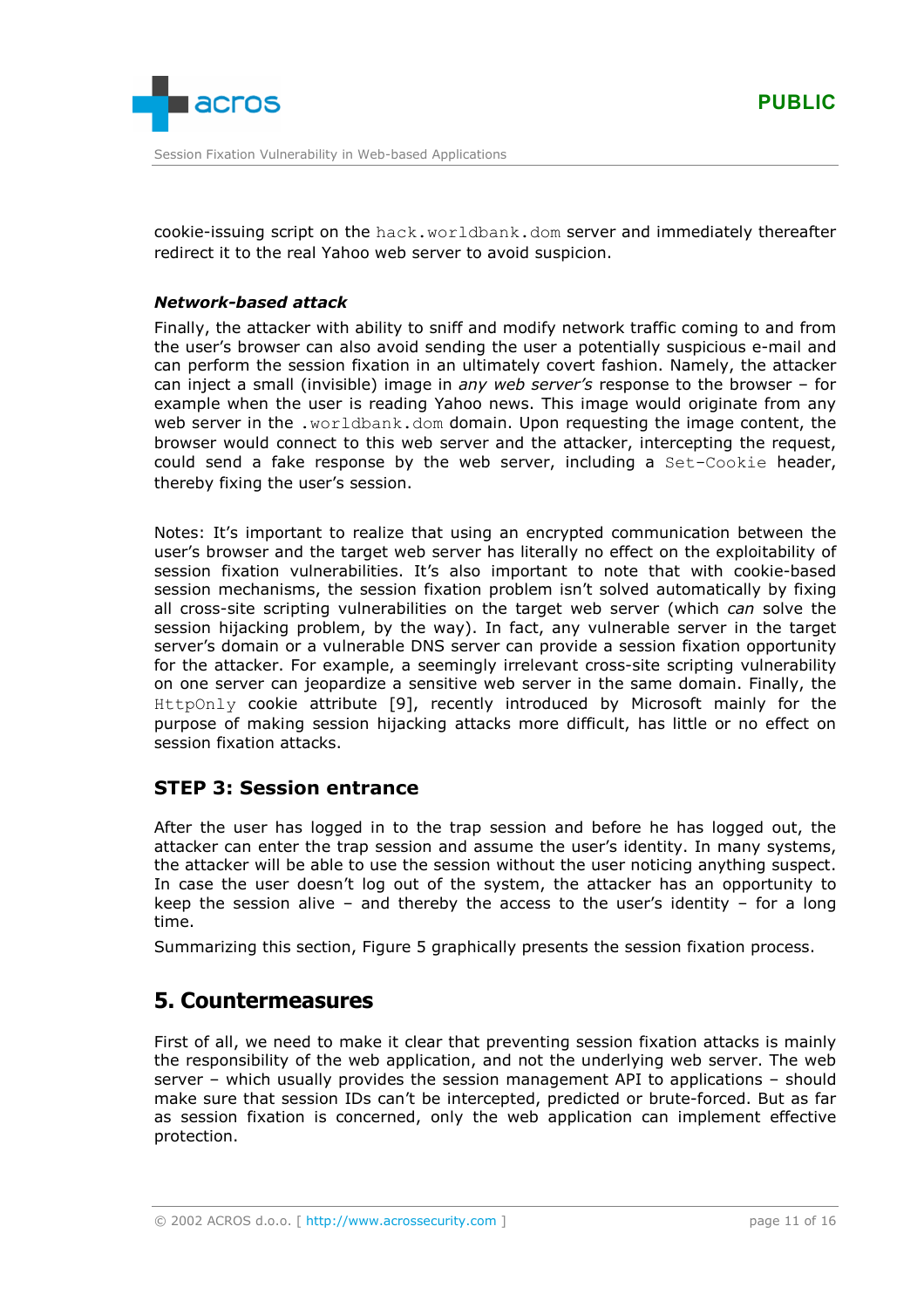

# **5.1. Preventing logins to a chosen session**

There is one common denominator to all session fixation attacks and scenarios: the user logs in to a session with an attacker-chosen ID, instead of having been issued a newly generated session ID by the server. Since there seems to be no compelling reason for web applications to explicitly allow this to happen - and seems more like a side effect of current implementations –, we propose *forceful prevention of logging into a chosen session*. Web applications must ignore any session ID provided by the user's browser at login and must always generate a new session to which the user will log in if successfully authenticated.

# **5.2. Preventing the attacker from obtaining a valid session ID**

If possible, a web application on a *strict* system should only issue session IDs of newly generated sessions to users *after* they have successfully authenticated (as opposed to issuing them along with the login form). This means that an attacker who isn't a legitimate user of the system will not be able to get a valid session ID and will therefore be unable to perform a session fixation attack.

# **5.3. Restricting the session ID usage**

Most methods for mitigating the threat of stolen session IDs are also applicable to session fixation. Some of them are listed below.

• Binding the session ID to the browser's network address (as seen by the server)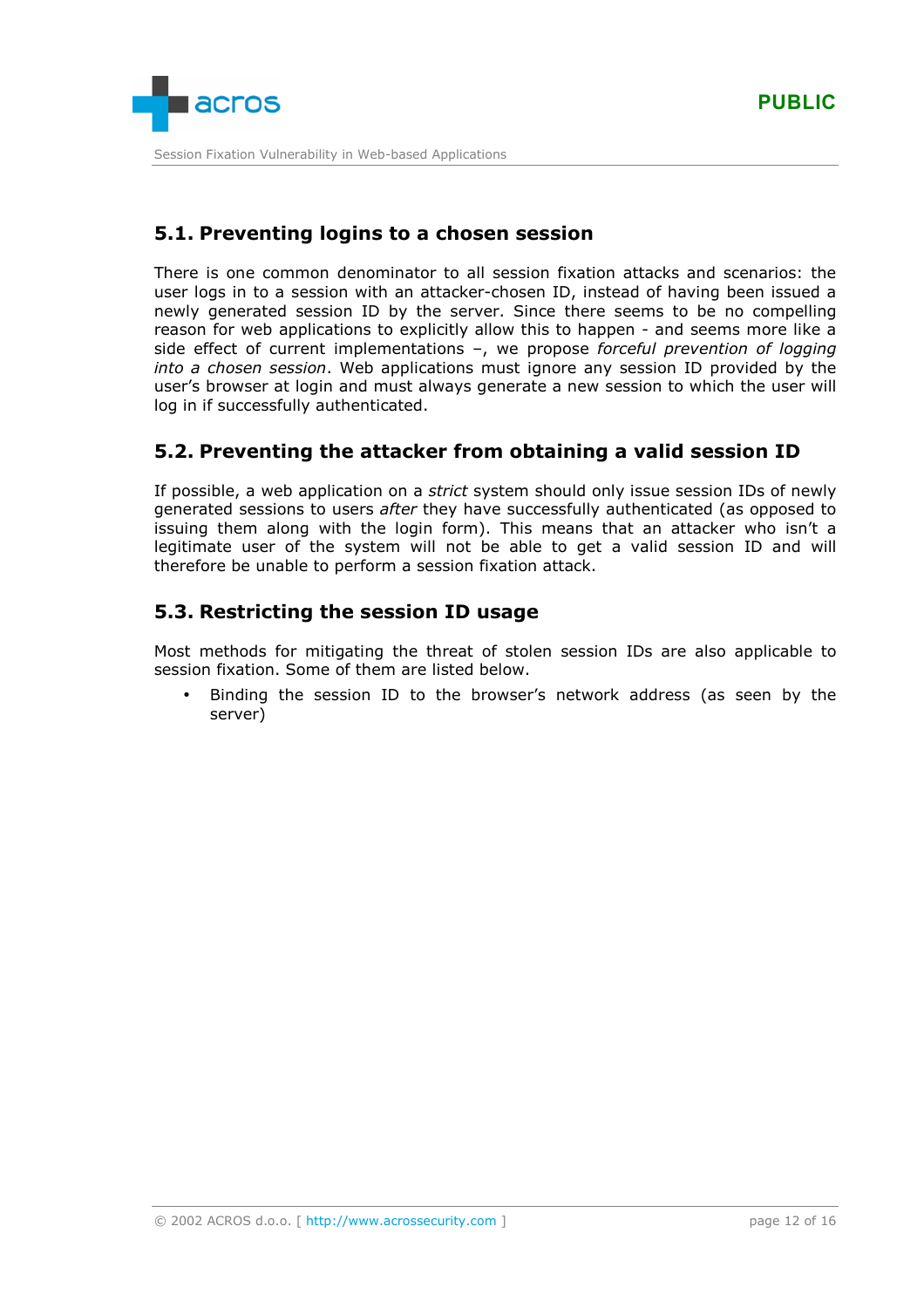<span id="page-12-0"></span>

Session Fixation Vulnerability in Web-based Applications



#### Figure 5: Session fixation process tree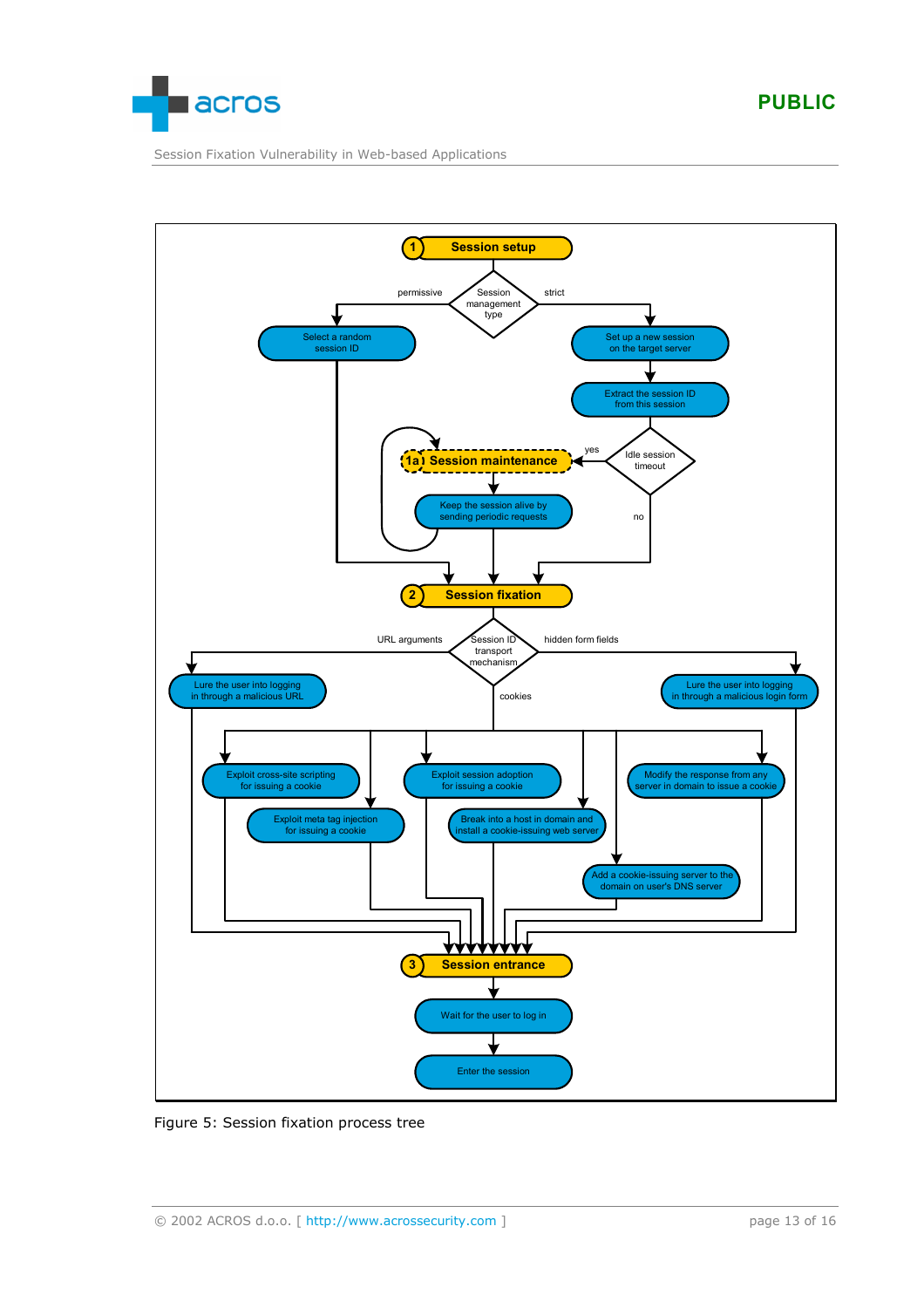

- Binding the session ID to the user's SSL client certificate very important and often overlooked issue in highly critical applications: *each* server-side script must first check whether the proposed session was actually established using the supplied certificate.
- Session destruction, either due to logging out or timeout, must take place on the server (deleting session), not just on the browser (deleting the session cookie).
- The user must have an option to log out  $-$  thereby destroying not just his current session, but also any previous sessions that may still exist (in order to prevent the attacker from using an old session the user forgot to log out from).
- Absolute session timeouts prevent attackers from both maintaining a trap session as well as maintaining an already entered user's session for a long period of time.

# **6. Conclusion**

The session fixation vulnerability seems to be present in many session-enabled webbased applications. In fact, it has been present in almost all web-based systems (including many high profile web banking systems) that we've ever come across.

Understandably, we can't list any vulnerable real-world systems here but there are many out there - also among the largest ones. It would be an impossible job to try to make an exhaustive list of all publicly available vulnerable applications and inform their vendors about this vulnerability. Therefore we'll have to leave this job to these vendors and the worldwide security community in hope that as few as possible malicious exploits will see the light of day. And for all the guys out there doing the security reviews: this is just another checkbox to add to your checklist.

# **7. Session fixation vs. session hijacking**

For reference, the following table presents the differences between session fixation and session hijacking vulnerabilities in terms of attack timing, impact duration, session maintenance, attack vectors and attack target area.

| <b>Timing</b>          |                                                                                                                                      |  |
|------------------------|--------------------------------------------------------------------------------------------------------------------------------------|--|
| Session fixation       | Attacker attacks the user's browser before he logs in to the<br>target server.                                                       |  |
| Session hijacking      | Attacker attacks the user's browser after he logs in to the target<br>server.                                                        |  |
| <b>Impact Duration</b> |                                                                                                                                      |  |
| Session fixation       | Attacker gains one-time, temporary or long-term access to the<br>user's session $(s)$ .                                              |  |
| Session hijacking      | Attacker usually gains one-time access to the user's session and<br>has to repeat the attack in order to gain access to another one. |  |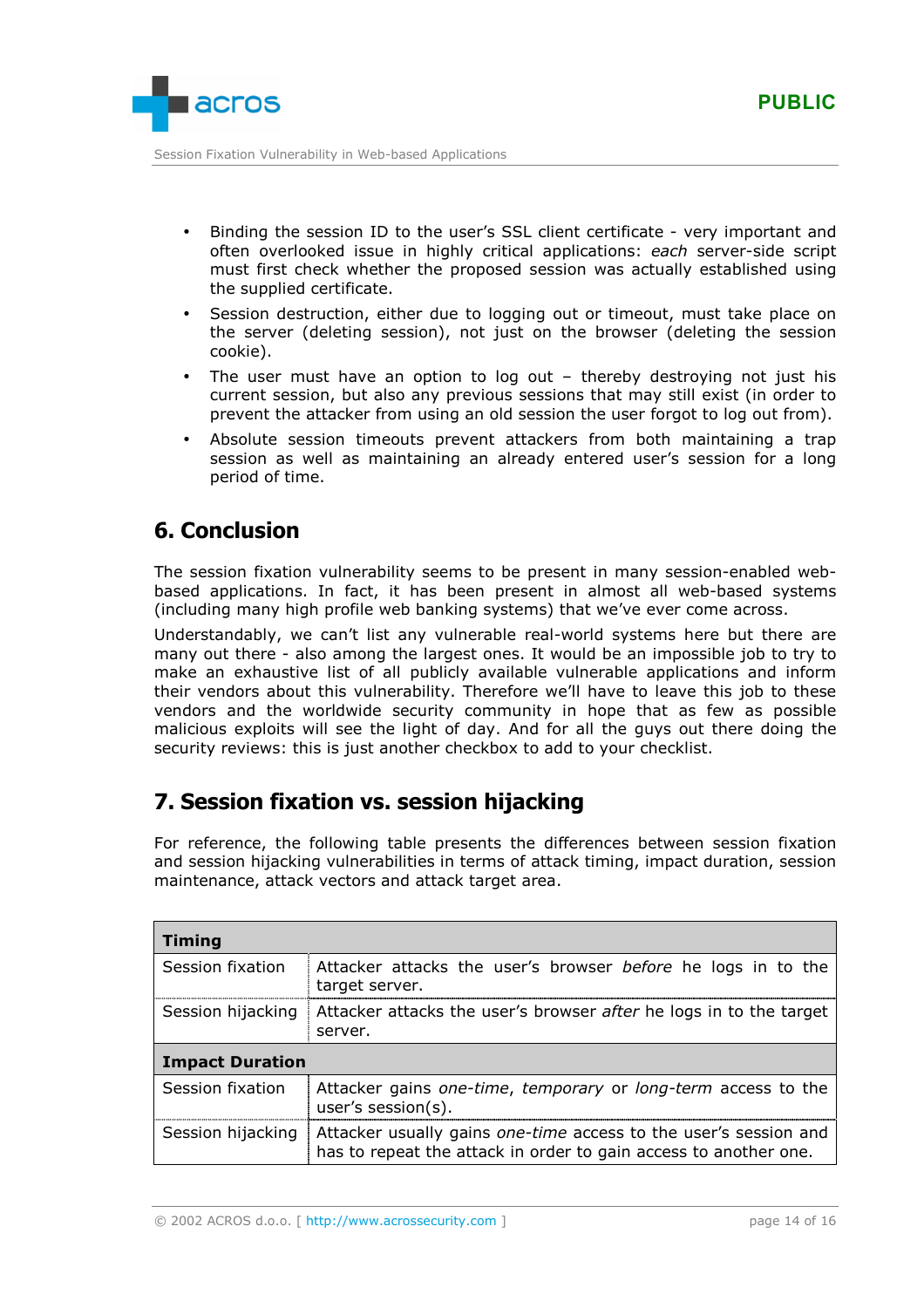

| <b>Session Maintenance</b> |                                                                                                       |
|----------------------------|-------------------------------------------------------------------------------------------------------|
| Session fixation           | Can require the attacker to maintain the trap session until the<br>user logs into it.                 |
| Session hijacking          | Requires no session maintenance.                                                                      |
| <b>Attack Vectors</b>      |                                                                                                       |
| Session fixation           | 1. Tricking the user to log in through a malicious hyperlink or a<br>malicious login form             |
|                            | 2. Exploiting a cross-site scripting vulnerability on any web<br>server in the target server's domain |
|                            | 3. Exploiting a meta tag injection vulnerability on any web<br>server in the target server's domain   |
|                            | 4. Exploiting the "session adoption" feature of some web servers                                      |
|                            | 5. Breaking into any host in the target server's domain                                               |
|                            | 6. Adding a domain cookie-issuing server to the target server's<br>domain in the user's DNS server    |
|                            | 7. Network traffic modification                                                                       |
| Session hijacking          | 1. Exploiting a cross-site scripting vulnerability on the target<br>server                            |
|                            | 2. Obtaining the session ID in the HTTP Referer header sent to<br>another web server                  |
|                            | 3. Network traffic sniffing (only works with an unencrypted link<br>to the target server)             |
| <b>Attack Target Area</b>  |                                                                                                       |
| Session fixation           | Communication link, target web server, all hosts in target<br>server's domain, user's DNS server      |
| Session hijacking          | Communication link, target web server                                                                 |

# **8. Acknowledgments**

Many thanks to Kevin Fu of MIT, Saša Kos, Aljoša Ocepek and Stanka Šalamun for their invaluable contribution to this paper.

In February 2007 I was made aware of a Vuln-Dev posting [\[11\]](#page-15-0) by Jeff Jancula of Wachovia (then called First Union), describing the concept of session fixation and dating back in August 2001 – i.e., predating the first publication of this paper. Obviously, massive credits go to Jeff and his colleagues for publishing what seems, at the time of this writing, the first public record of the idea described herein. I wish I had found their posting when first publishing this paper so that I could acknowledge them from the beginning, but I hope this revision sets things straight. Thanks to Amit Klein as well for notifying me about Jeff's posting.